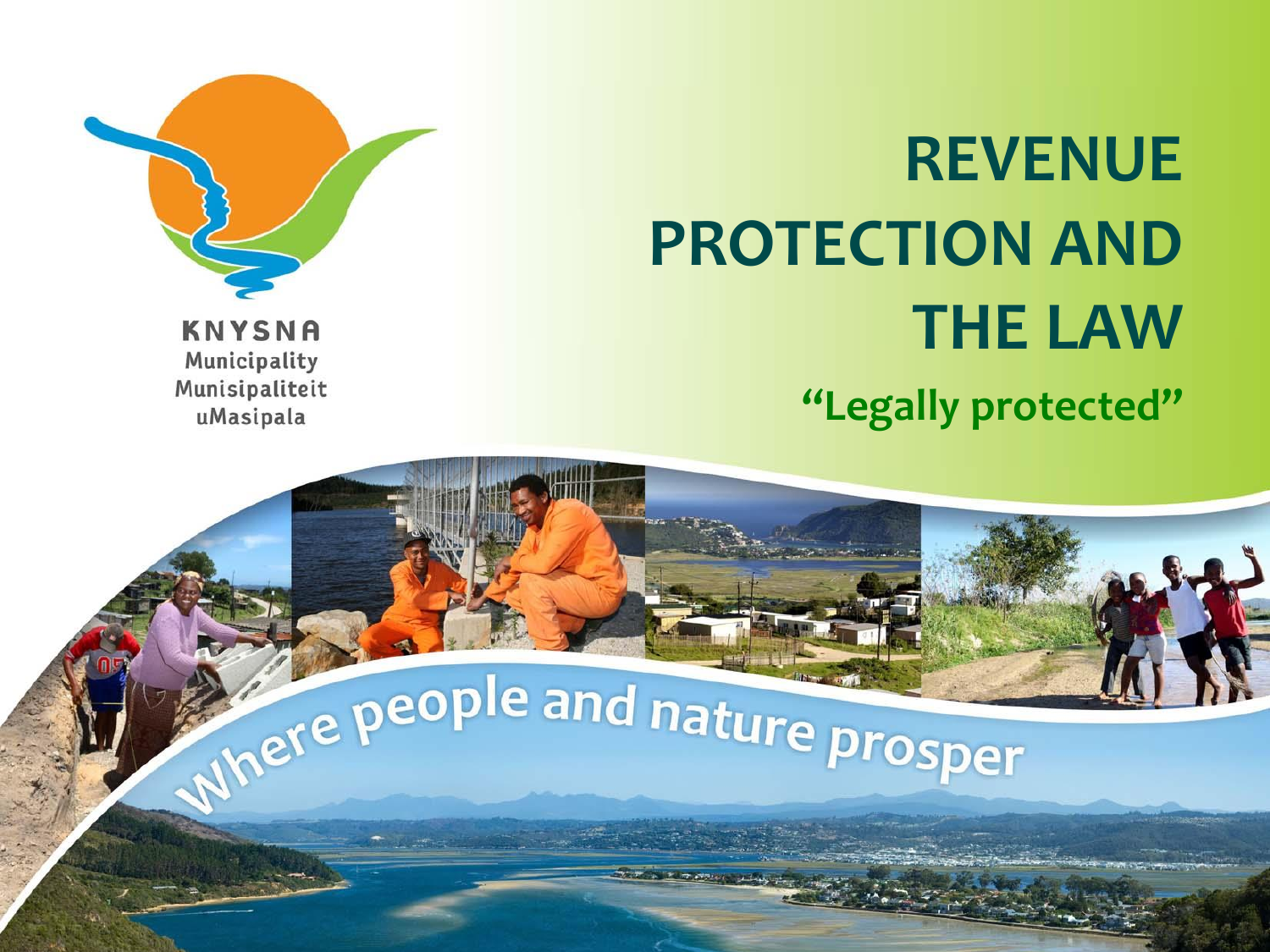## **CONTENT**

LEGAL FRAMEWORK

*A legal means to protect revenue*

ENFORCEMENT

*By-laws or bye laws?*

LIABILITY

*Revenue protection and the CPA Delictual liability*

Knysna Municipality | Where people and nature prosper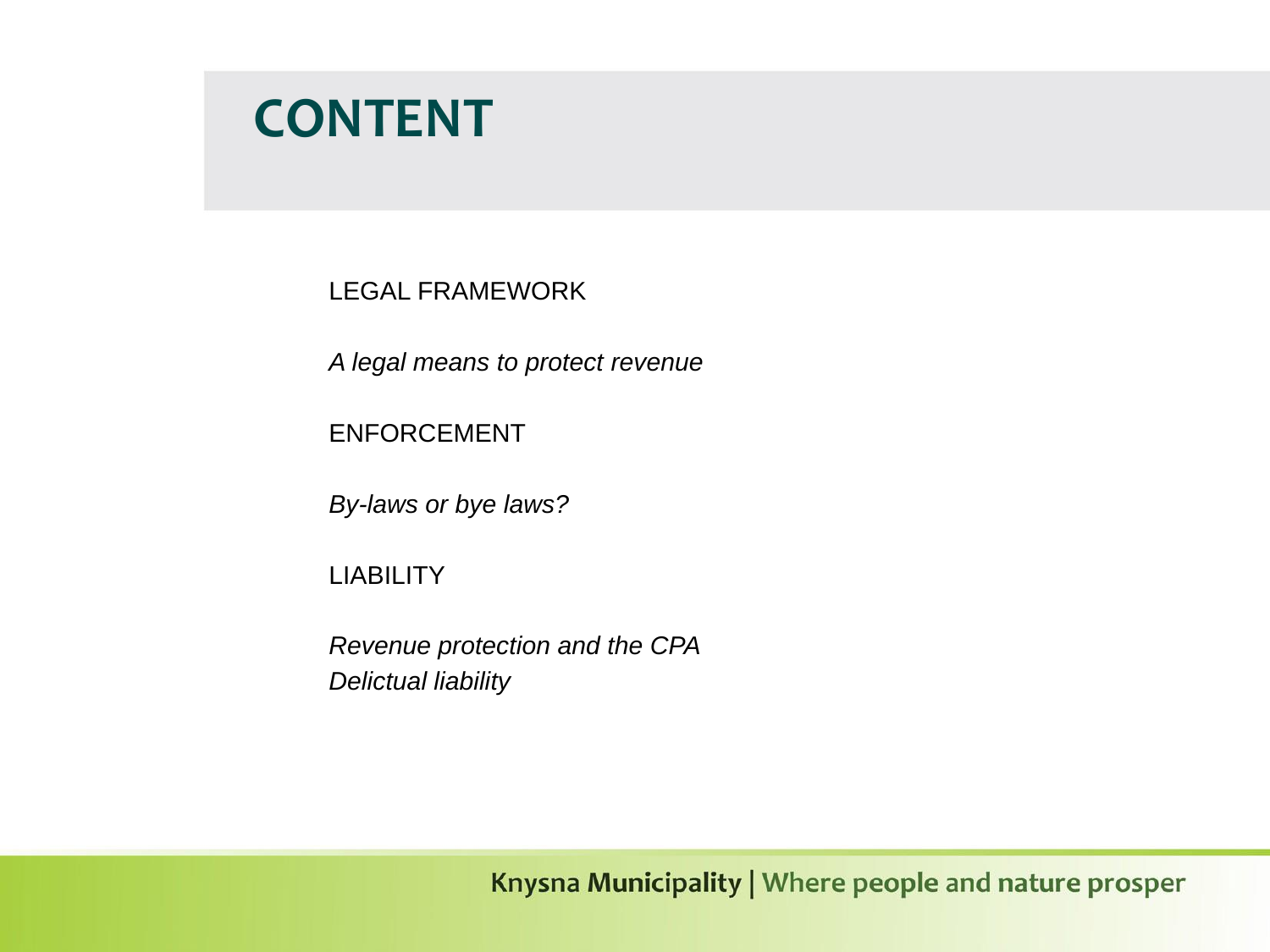## **LEGAL FRAMEWORK**

#### *A legal means to protect*

Section 151(2) of Constitution of the Republic of South Africa

• The executive and legislative authority of a municipality is vested in its Municipal Council

Section 152 of Constitution – Objects of Local Government to ensure provision of services in sustainable manner to promote a safe and healthy environment

Section 11(3) of Municipal Systems Act, Act 106 of 2000 A municipality exercises its legislative or executive authority by-

- Developing and adopting policies, plans, strategies and programmes, including setting targets for delivery………….
- Providing services to the local community..
- Passing by-laws and taking decisions on any of the above mentioned matters…….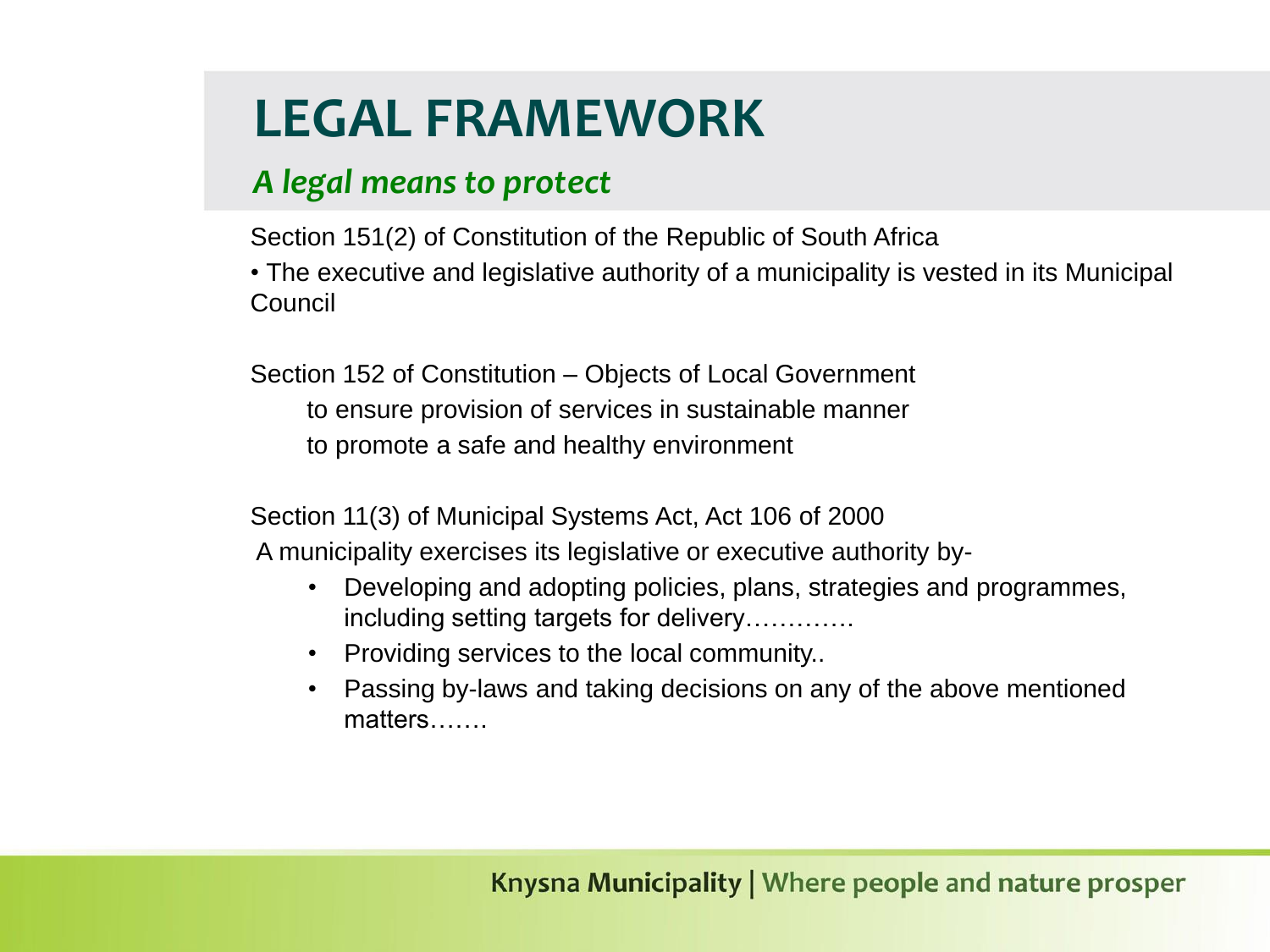## **LEGAL FRAMEWORK**

#### **A legal means to protect**

Chapter 9 of Municipal Systems Act provides for:

The debt collection responsibility of Municipalities through the adoption of credit control and debt collections policies

Section 97 of the Municipal Systems Act provides that these policies must provide for:

- Credit control procedures and mechanisms
- Debt collection procedures and mechanisms
- Provision for indigent debtors
- Interest on arrears
- Extension of time for payment of accounts
- Termination of services or restrictions of the provision of services when accounts are in arrears
- Matters relating to unauthorised consumption, theft and damages
- Any other matter as may be prescribed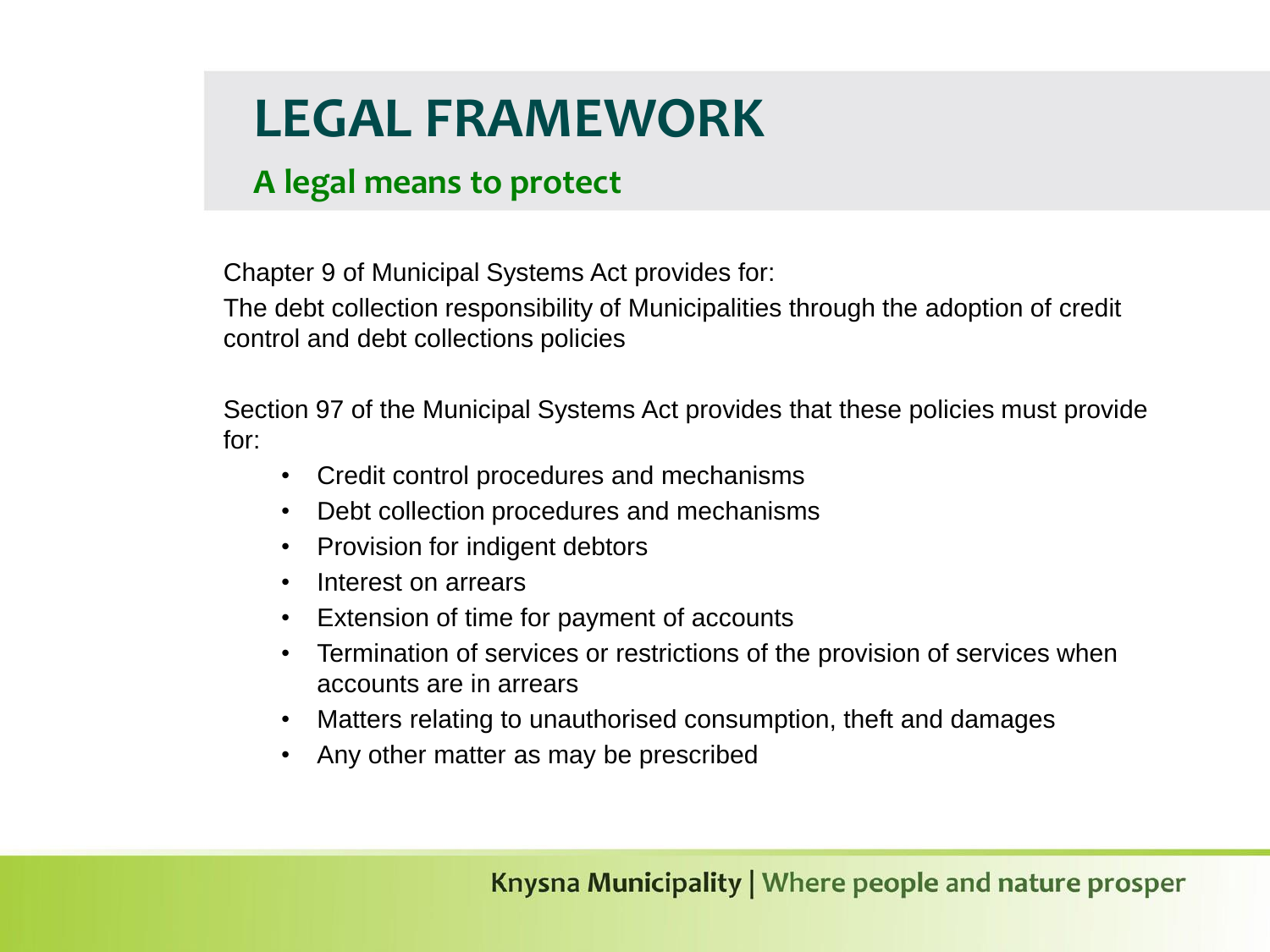## **LEGAL FRAMEWORK**

#### **A legal means to protect**

Section 98 of the Municipal Systems Act

requires the adoption of by-laws to give effect to the Credit Control and Debt Collection policy.

This also provides the legal framework for prosecution of offenders and the imposition of fines for transgressions of by-laws as fines may not be imposed by way of tariff (*see Radius Projects (Pty) Ltd v City Tshwane*).

Sections 12,13,14 & 15 sets out the procedures for the adoption of by-laws

Section 101 of the Municipal Systems Act

the right to access premises of an occupier , at all reasonable hours in order to read, install, inspect, install or repair any meter or service connection for reticulation or to disconnect, stop or restrict the provisions of any service

Section 112 of the Municipal Systems Act - right of a municipal staff member authorised in terms of Section 22(8)(b) of the NPA to institute criminal proceedings and conduct prosecutions for contravention or failure to comply with a by-law

Knysna Municipality | Where people and nature prosper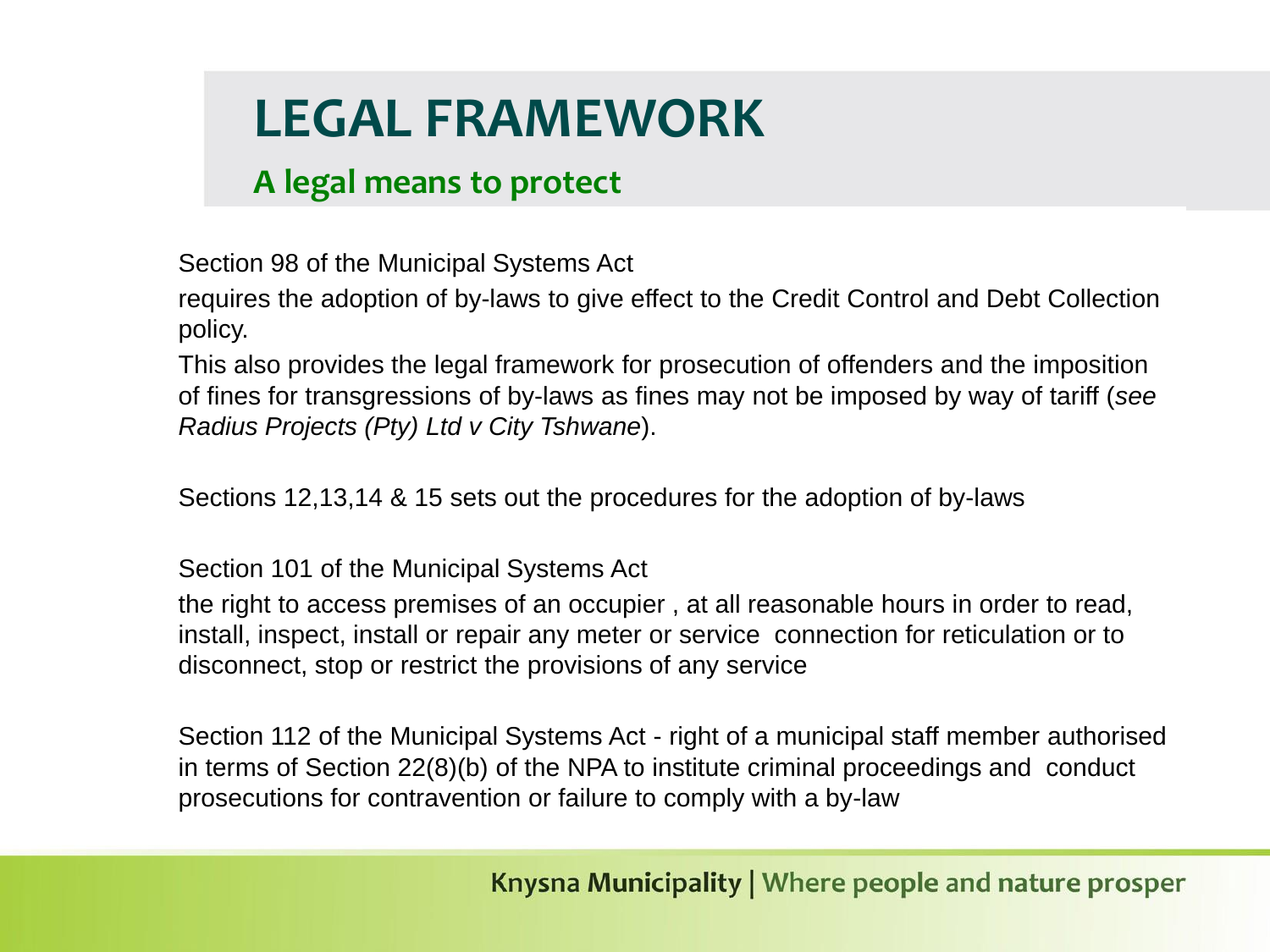#### **By- laws or bye law?????**

- The adoption of by-laws is an imperative
- The implementation and enforcement of by-laws are executive obligations
- The implementation of by-laws is important from the perspective of fulfilling other obligations, the reduction of crime and revenue enhancement
- Section 5(2)(e) of Municipal Systems Act community must comply with by-laws
- Legislation makes sufficient provision for the protection of revenue and local government has the executive powers to make revenue protecting legislation
- By-laws remain largely unenforced and Council in breach of a statutory obligation to enforce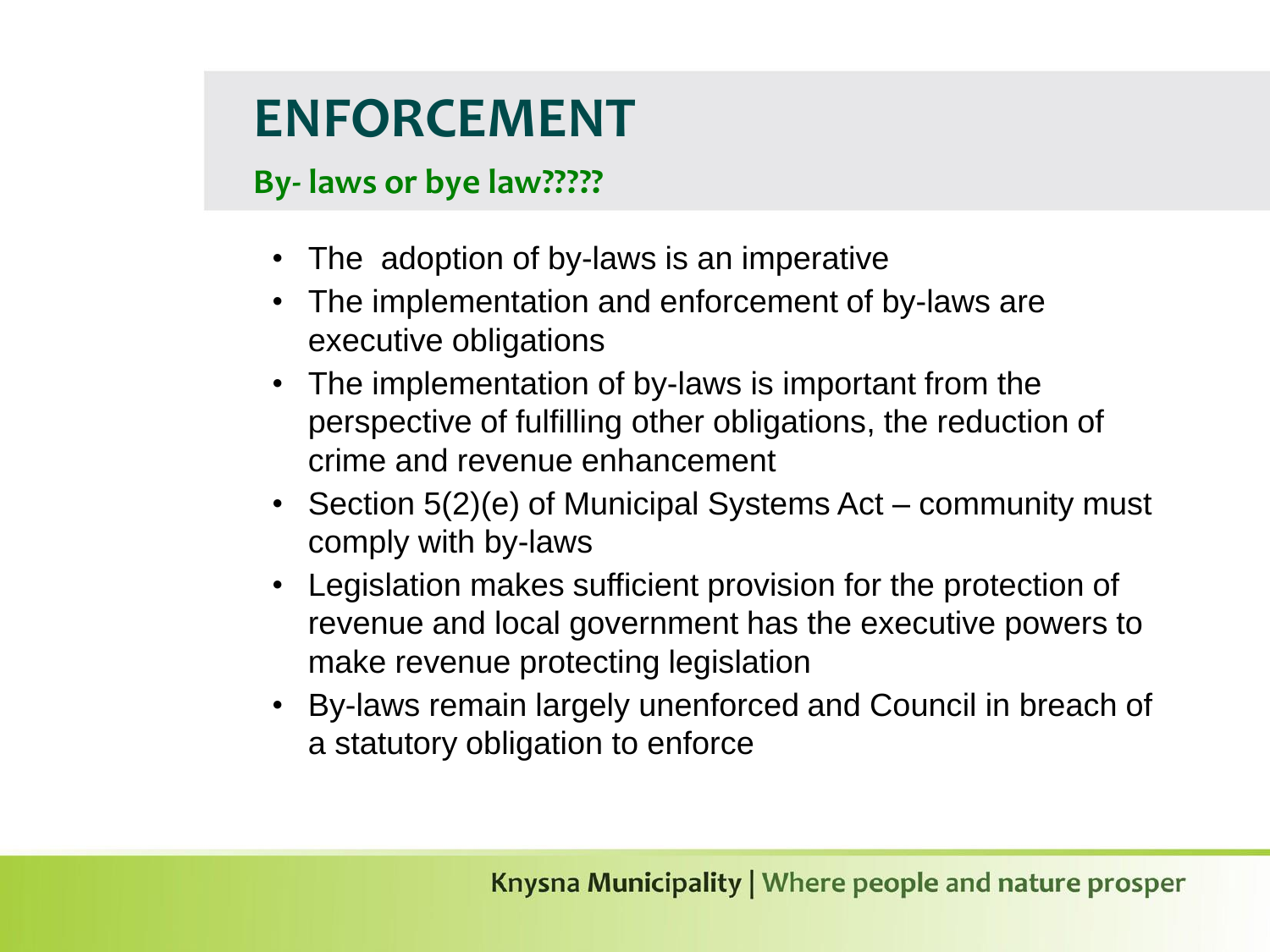**By-laws or bye law??????**

A case study:

NMBMM

- o Has an established Municipal Court at PE Law courts –
- o Very infrequent receipt of control documents
- $\circ$  Courts bundle by-law enforcement fines with traffic fines
- o Municipality do not realise the potential of income that can be generated and revenue protected through by-law enforcement
- o Improper oversight by Councils over the enforcement of bylaws- very few questions asked-mostly reactionary
- o Not on agenda of most MPAC`s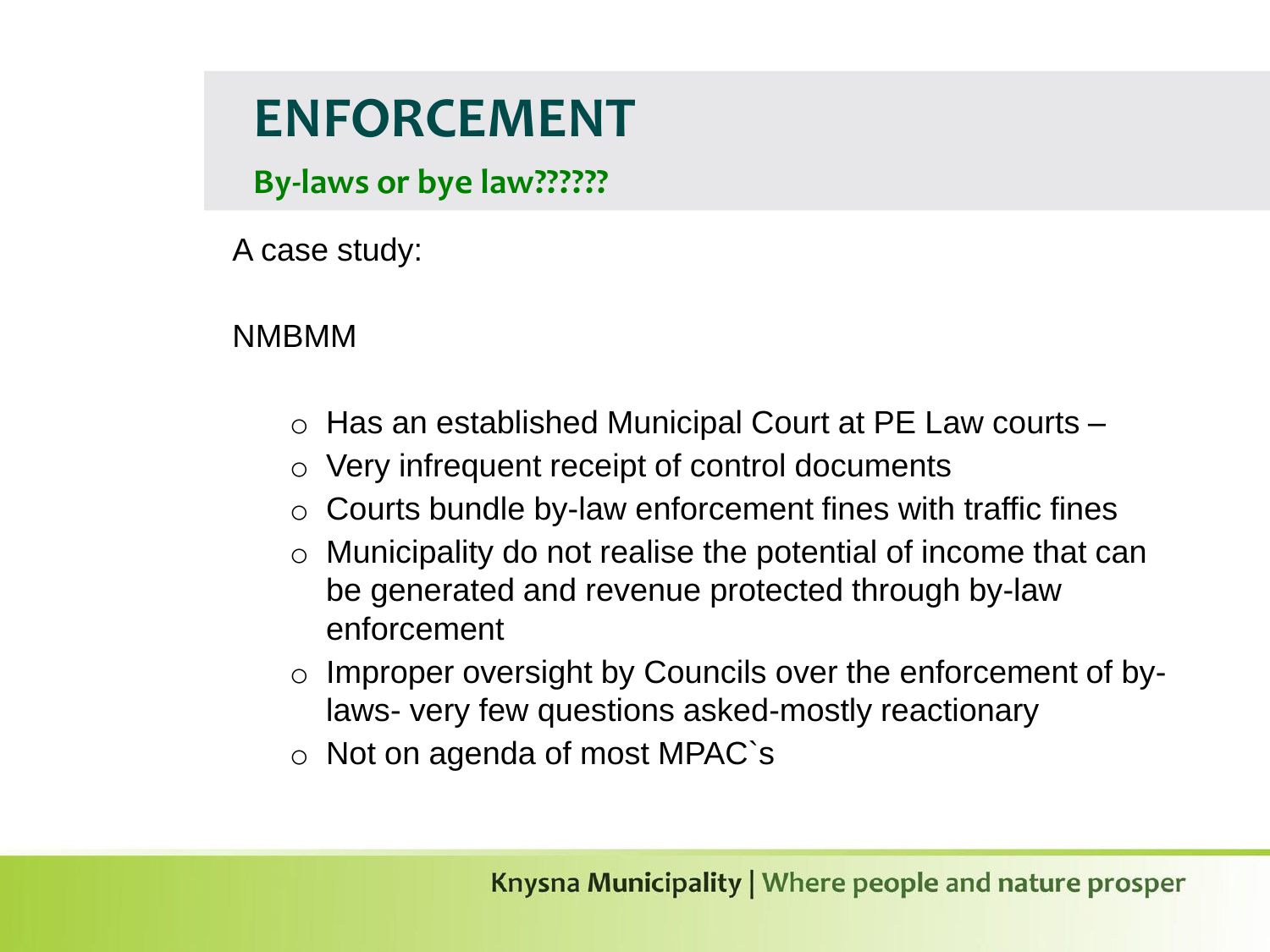**BY-LAW OR BYE LAW**

BEST PRACTICE

#### **MOSSELBAY MUNICIPALITY**

*Revenue Protection and Revenue enhancement policies:*

- •Credit Control Policy
- •Customer care
- •Credit Control
- •Debt collection
- •Indigent
- •Irrecoverable debt
- •Water Conservation policy
- •Tamper policy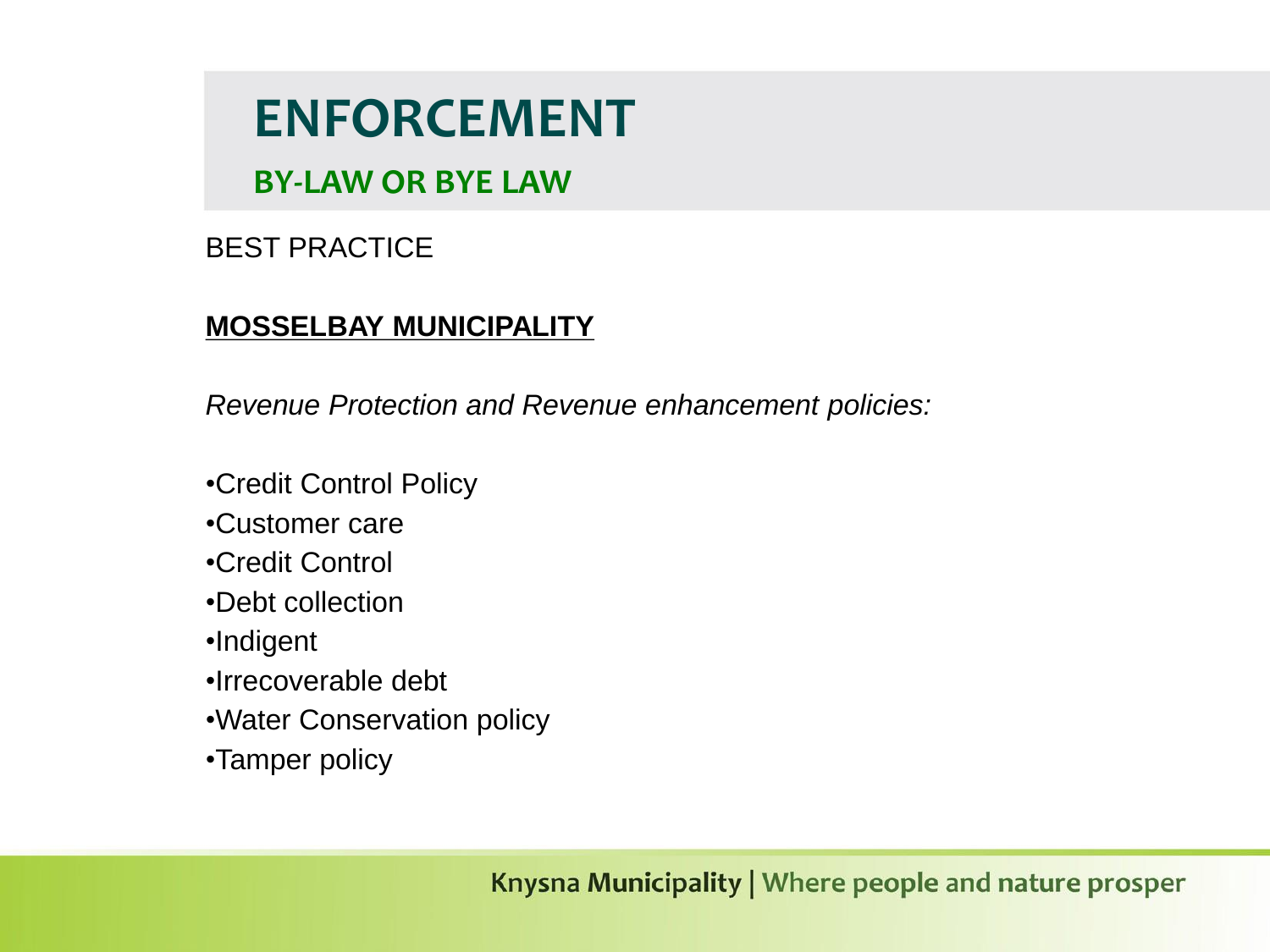#### **BY-LAW OR BYE LAW**

MOSSELBAY MUNICIPALITY • Adopted by-laws to give effect to policies •Established Municipal Court

•Dedicated Municipal Prosecutor dedicated to by-law enforcement

•Revenue from payment of fines even if deferred fines

•More frequent payment of fines and less contraventions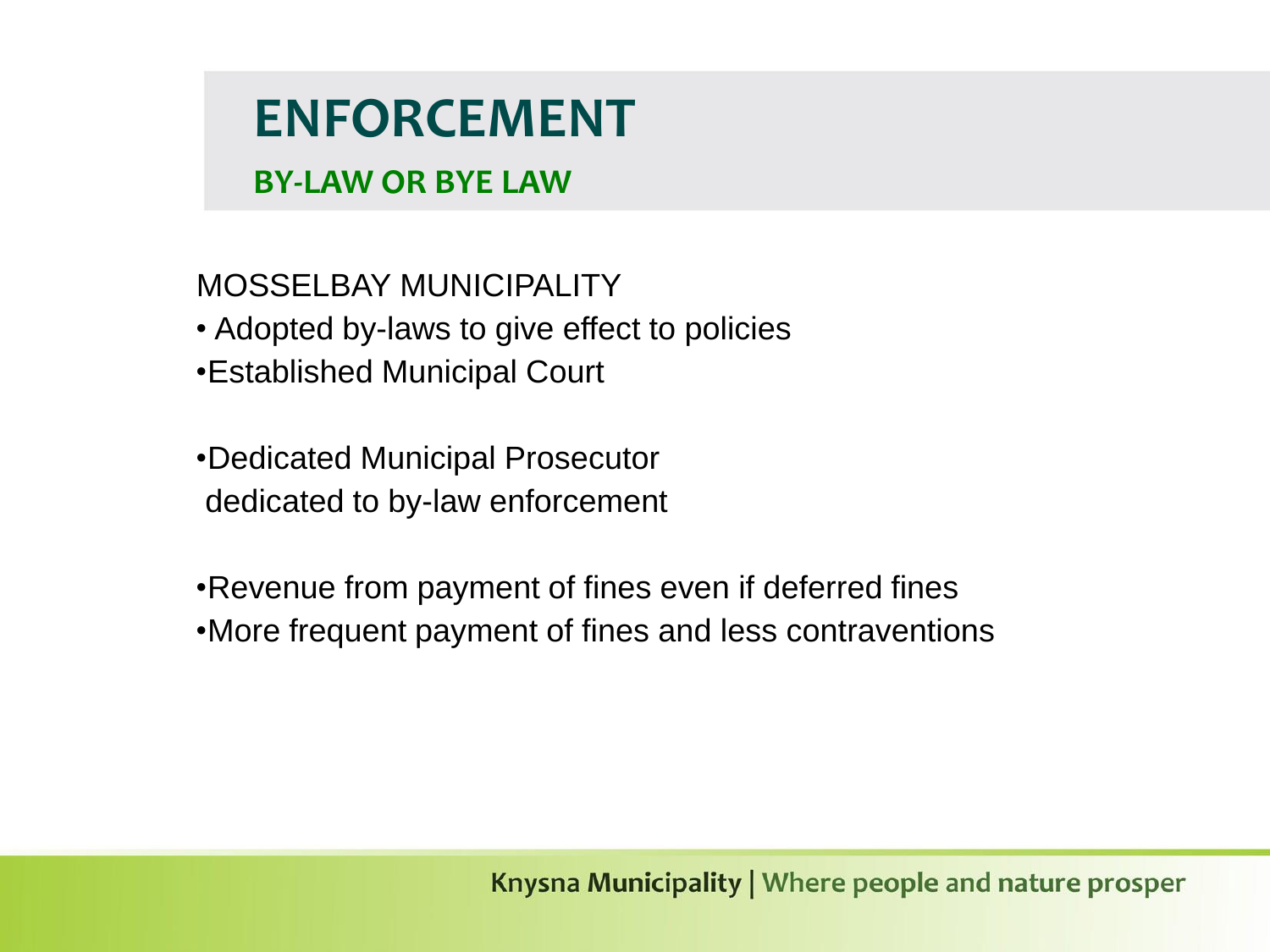#### **Revenue Protection ,the CPA and Delictual liability**

Are Municipalities bound by the CPA??????? *Afriforum vs Minister of Trade and Industry* court held:

•Based on PAJA Minister overlooked relevant considerations

•Rights and concerns of citizens cannot be deferred indefinitely

•Minister ordered to list names of municipalities who have difficulty to comply with CPA

•Minister ordered to publish list by July 2014 of low capacity municipalities exempted from complying with CPA

#### **Sections of CPA most relevant to to Municipalities**

•Section 54 – Consumer`s right to demand quality service

- Timely performance, timely notice of any unavoidable delay
- Use and delivery of goods free from defects and of quality consumer can reasonably expect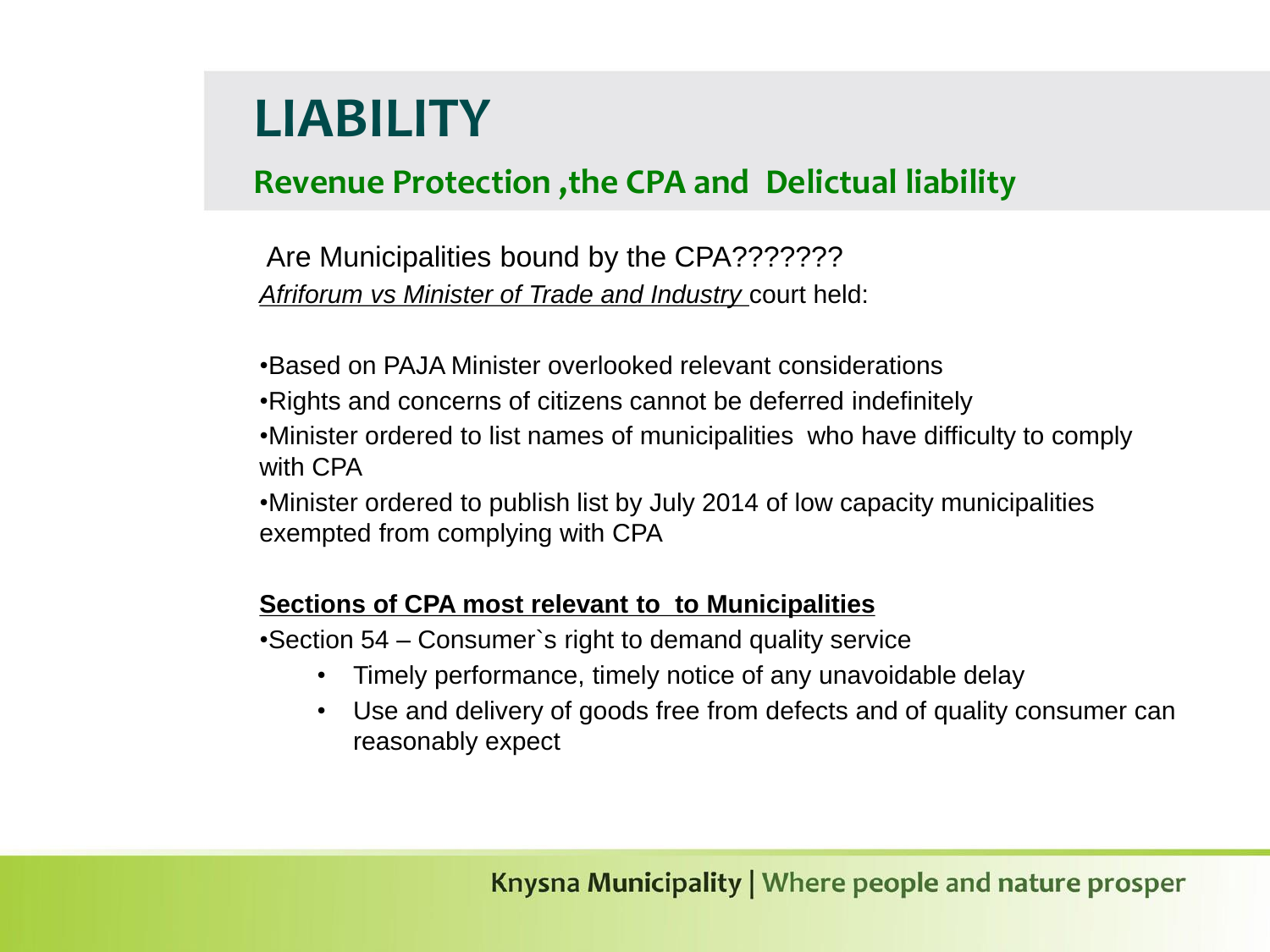#### **Revenue Protection, the CPA and Delictual liability**

CPA continued…..

#### *Section 54 (2)*

- If a supplier fails to perform a service to standard contemplated in subsection(1), consumer may require:
- Remedy of defect
- Refund to the consumer of reasonable portion of the price paid for the service, having regard to the extent of the failure

#### *Section 55 – Consumer`s rights to safe, good quality goods*

*Consumer has right to goods that are*:

- Reasonably suitable for the purpose for which they are generally intended;
- Are of good quality and in good working order
- Will be usable and durable for reasonable period, having regard to use to which they would normally be put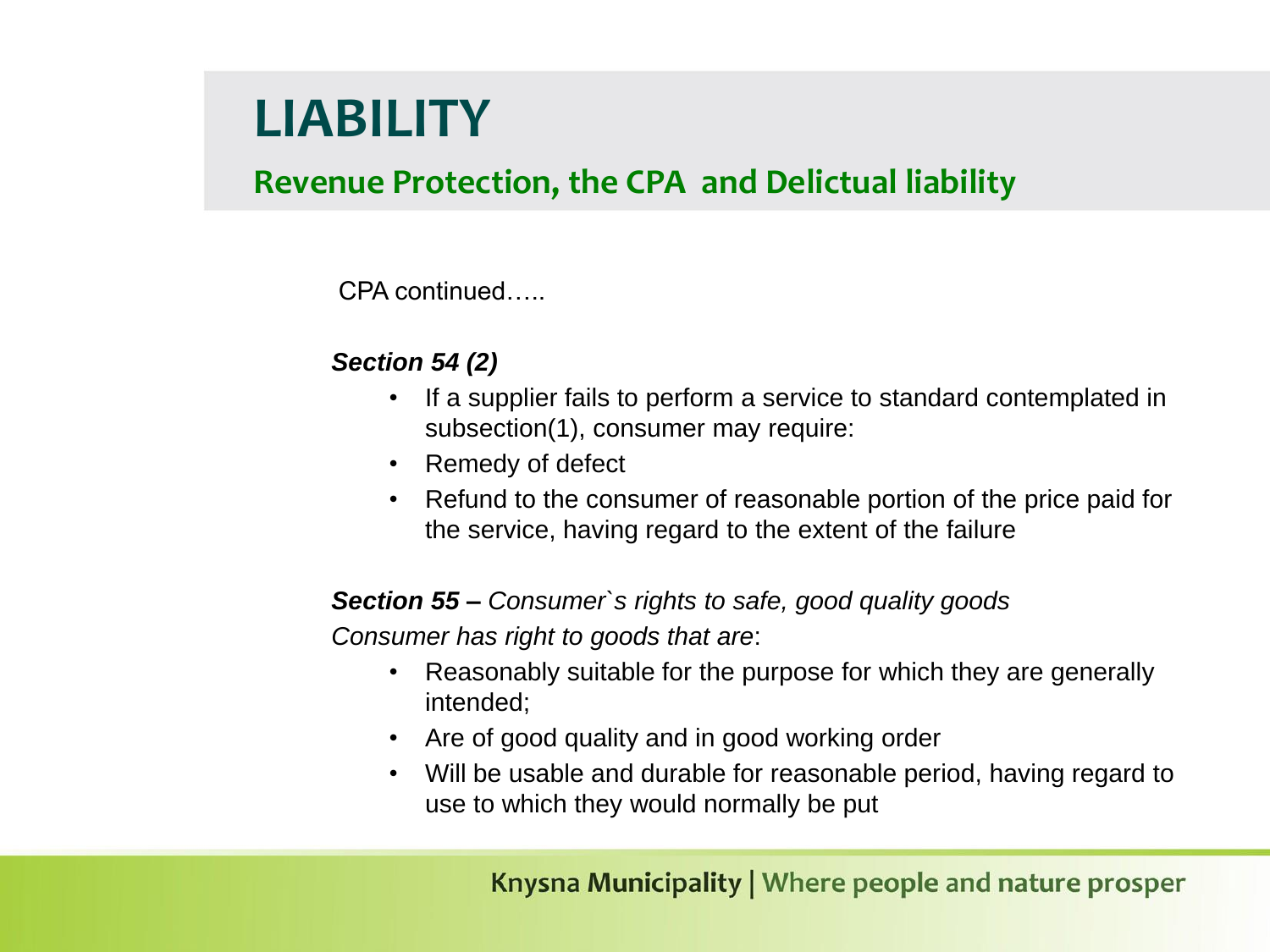#### **Revenue Protection and the CPA Delictual liability**

*A delict is the act of a person which in a wrongfull and culpable way causes damages/harm to another. Damage can be cause by act or omission.*

The value of accountable government is promoted by ensuring that citizens have some form of relief against government when the latter causes them harm. The public will therefore always have recourse against a public official whose negligent conduct causes them harm, financial or otherwise.

*Judd vs Nelson Mandela Bay Municipality CA149/2010 – court dealt with delictual* liability based on a failure to take preventative action.

NMBMM was found liable for an omission and court held that a duty existed to prevent harm.

Legal convictions of the community are now firmly established as the criterion for wrongfulness in all cases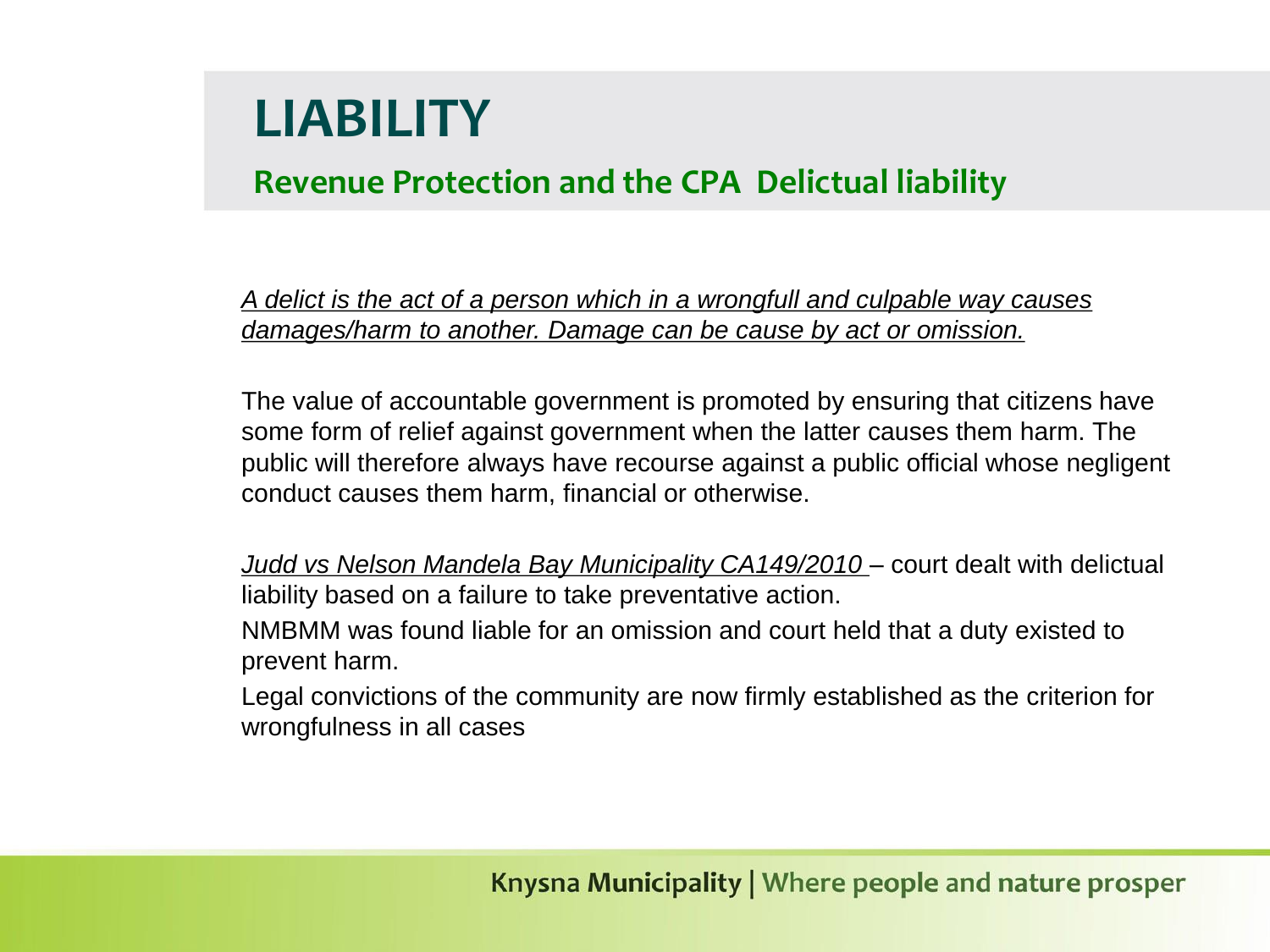#### **Revenue Protection and the CPA Delictual liability**

Delictual liability continued……

In municipal liability cases, the failure on the part of the municipality to repair, maintain infrastructure will be held to be unlawfull only if the legal convictions of the community demand that it takes preventative action.

If it is found that an incident was reasonably foreseeable, if the procedures were not followed, and if a municipality could have taken reasonable steps to prevent harm, it could be delictually liable.

From the above it is clear that municipalities can be delictually liable if the elements of delict are proven and especially where the legal convictions of the community imposes a legal duty to prevent harm.